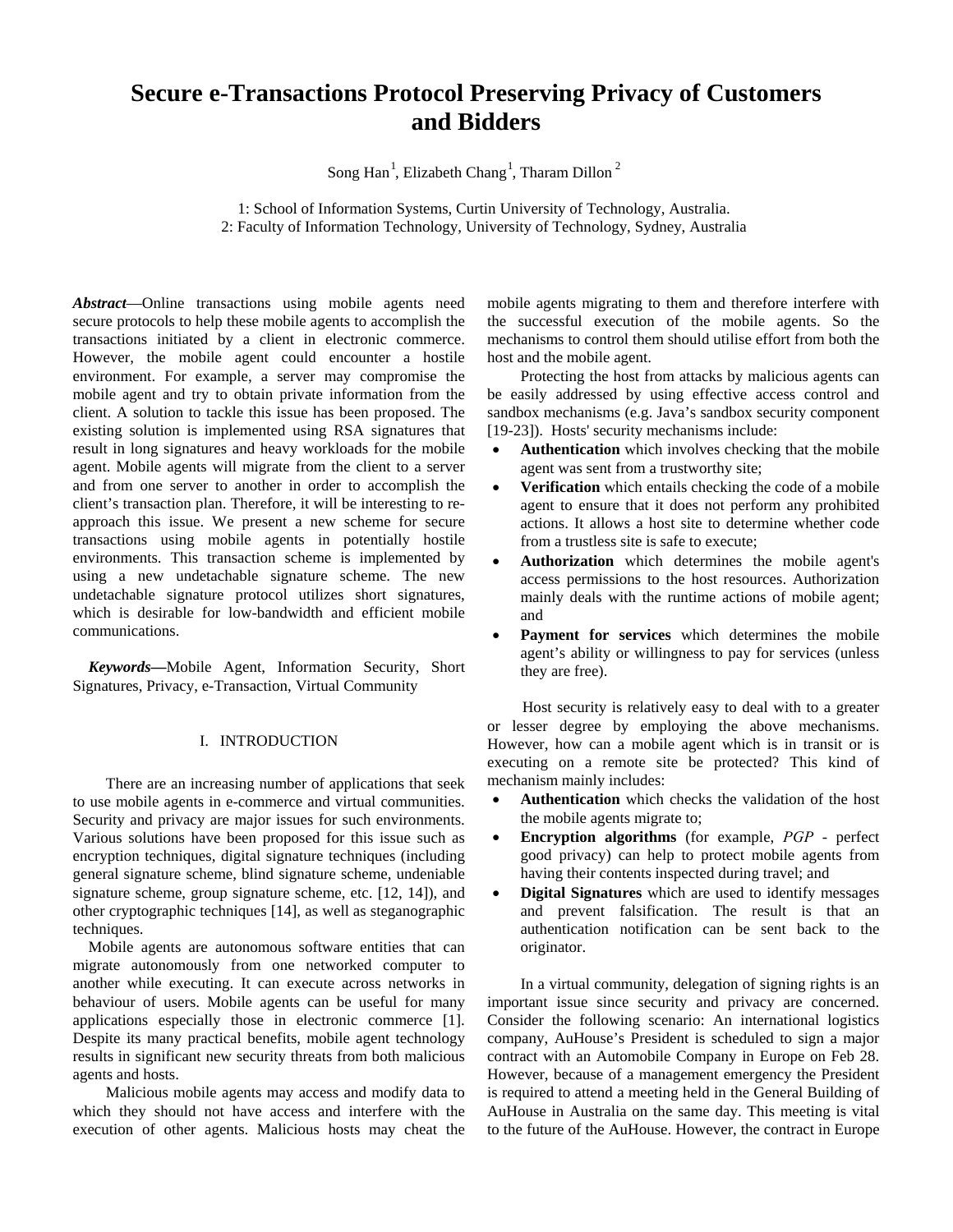is also very important to the organisation. How then can the President be in two places at once and sign the contract, even though he cannot be physically in Europe? Undetachable signature protocol will help the President to solve this issue since the undetachable signature protocol can provide the delegation of signing power whilst preserving the privacy of the President.

 Undetachable signatures are one of the signatures which could provide secure delegation of signing rights whilst preserving privacy. So far only a few undetachable signatures have been created [6, 7 and 9]. Undetachable signatures were first proposed by Sander and Tschudin [9]. Their construction is based on the birational functions introduced by Shamir [10]. However, Stern et al [9] proved that undetachable signatures based on birational functions are insecure and vulnerable to the attacks introduced in [7]. Later, Burmester et al [6] proposed another construction on RSA cryptosystem [13]. This undetachable signature scheme is secure since its security is based on the security of RSA signatures. However, it is known that RSA signatures usually need to be about 1024 bitlength or much more in order to maintain an optimal security level [11]. At the same time, mobile agents are working in an environment of mobile communications. Therefore, low bandwidth and efficient communications are much optimal/satisfactory for mobile agents, since the mobile agents often migrate from its owner to a server and from this server to other servers.

Therefore, two issues need to be tackled. The first is how to delegate the signing power? How to secure the private information of the customer? The second is to design short signatures for the mobile agents which will enhance the capability of the mobile agents for communications in the etransactions. In this paper, we address the above issues.

The organization of the rest of this paper is as follows: In section 2, we first provide the definition of undetachable signatures. In section 3, a new transaction protocol with mobile agents is proposed. In section 4, the analysis and proofs are provided, mainly including construction analysis, security analysis, as well as privacy analysis – a very important property for a practical virtual community. The performance analysis and the conclusions appear in section 5 and section 6, respectively.

### II. MODEL OF UNDETACHABLE SIGNATURES

 In this section, we will provide the definition of undetachable signatures. This is the first definition for undetachable signatures to the best of our knowledge. An undetachable signature scheme consists of four algorithms, namely Setup, Key, Sign and Verify.

**Setup** is a probabilistic polynomial time algorithm which takes as input a security parameter *k* and outputs a family of system parameters.

**Key** is a probabilistic polynomial time algorithm which is executed by a trusted centre and the signers. The input contains system parameters, as well as random parameters which are chosen by the trusted centre and the signers. The

output includes a public key  $p_k \in K$  and a corresponding secret key *sk*.

**Sign** is a probabilistic polynomial time algorithm, which takes as input a secret key *sk* and a message  $m \in M$  and outputs a signature  $Sig_{sk} \in \underline{S}$ . In general, there are many valid signatures for any  $\text{pair}_{(m, pk) \in M \times K}$ .

**Verify** is a deterministic polynomial time algorithm. The input includes a message and its allayed signature  $\delta_{ig_{st}} \in S$ , as well as system parameters. The output is 'Accept' or 'Otherwise'.

# III. NEW PROTOCOL FOR SECURE TRANSACTIONS WITH MOBILE AGENTS USING SHORT SIGNATURES

A new undetachable signature scheme will be proposed for the protocol of secure transactions. This new undetachable scheme belongs to the domain of short signatures [2-5, 8, 15 and 16]. As described in the previous section, short signatures have the characteristics of shorter bit-length of signatures, fast signature generation, as well as fast signature verification [10]. These characteristics are imperative for mobile agents, which take part in the secure transactions between a customer and any server.

Previous constructions of undetachable signatures essentially utilize two methods: One method is based on birational functions as introduced by Sharmir [10]. This kind of construction has been proven to be unsecured [9] as it is vulnerable to attacks proposed by Coppersmith et al [7]. The other method is based on RSA signatures. It is known that the signature length will be at least 1024 or much greater in order to maintain the security of the RSA cryptosystem included. That will increase the workload of the mobile agents involved. Therefore, it is still an open problem to construct an optimized undetachable signature scheme for mobile agents. In the following, we will present a new construction for secure transactions with mobile agents. This construction is based on elliptic curve cryptography (ECC) [14]. Generally speaking, signatures based on ECC by them do not mean they are short signatures, for example [24]. However, the proposed signatures in our paper are short signatures. The details are as follows:

## *A. Setup Algorithm*

We follow the notations in [2]:

1.  $G_1$  and  $G_2$  are two (multiplicative) cyclic groups of prime order *p*;

2.  $g_1$  is a generator of  $G_1$  and  $g_2$  is a generator of  $G_2$ ;

3.  $\psi$  is an isomorphism from  $G_2$  to  $G_1$ , with  $\psi(g_2) = g_1$ ; and

4. *e* is a bilinear map  $e: G_1 \times G_2 \to G_T$ .

For simplicity one can set  $G1 = G2$ . However, as in [2], we allow for the more general case where  $G_1 \neq G_2$  so that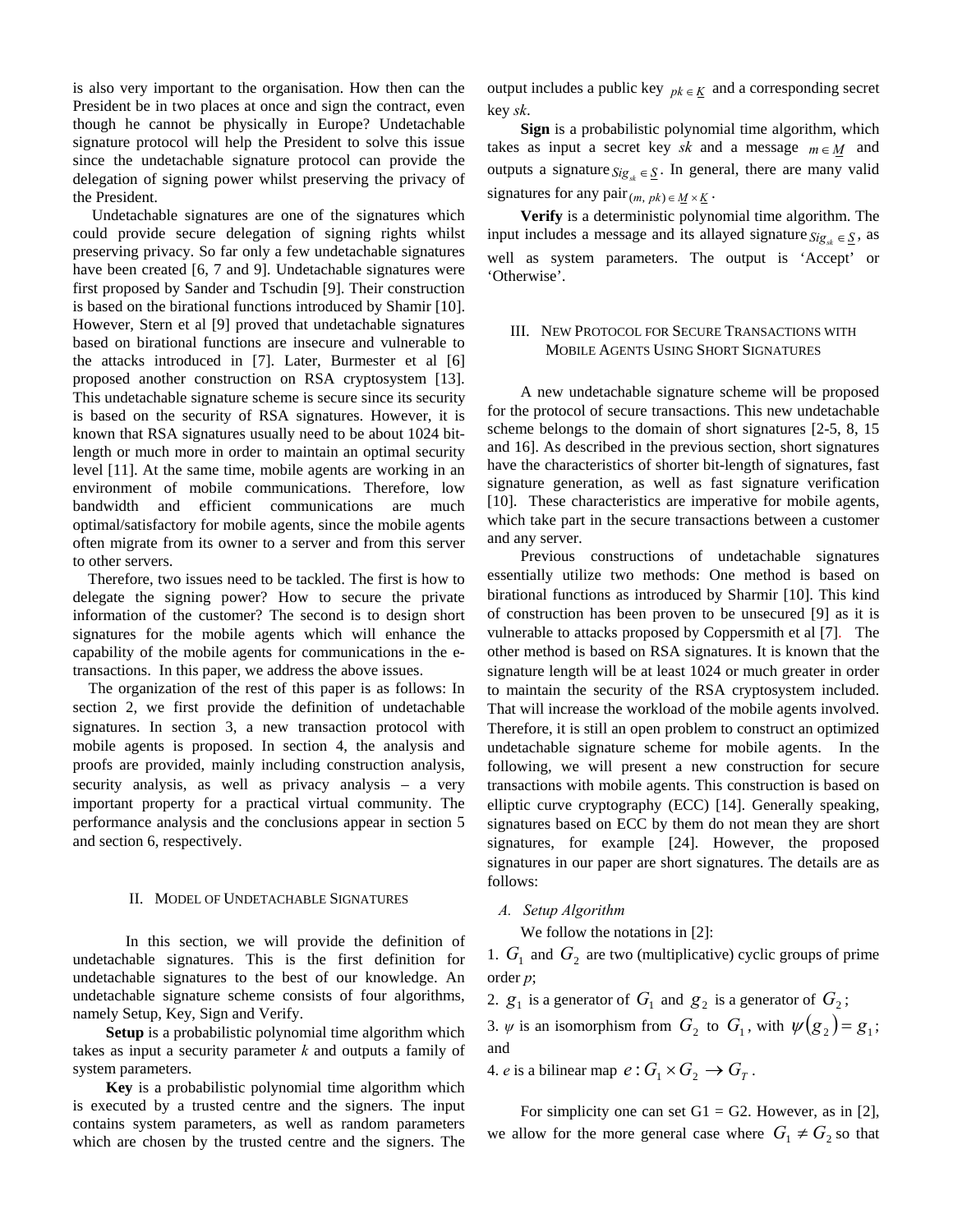we can take advantage of certain families of elliptic curves to obtain short signatures. Specifically, elements of G1 have a short representation whereas elements of  $G_2$  may not. The proofs of security require an efficiently computable isomorphism  $\psi: G_2 \to G_1$ .

When  $G_1 = G_2$  and  $g_1 = g_2$  one could take  $\psi$  to be the identity map. On elliptic curves we can use the trace map as *ψ*. Let  $G_1$  and  $G_2$  be two groups as above, with an additional group  $G_T$  such that

$$
|G_1| = |G_2| = |G_T|.
$$

A bilinear map is a map  $e: G_1 \times G_2 \to G_T$  with the following properties:

1. Bilinear: for all  $u \in G_1$ ,  $v \in G_2$  and  $a, b \in Z$ ,  $e(u^a, v^b) = e(u, v)^{ab}$ . 2. Non-degenerate:  $e(g_1, g_2) = 1$ .

We say that  $(G_1, G_2)$  are bilinear groups if there exists a group  $G_T$ , an isomorphism

 $\psi: G_2 \to G_1$ ,

and a bilinear map

 $e: G_1 \times G_2 \to G_T$  as above,

and *e*,  $\psi$ , and the group action in  $G_1$ ,  $G_2$ , and  $G_T$  can be computed efficiently.

 Joux and Nguyen [26] showed that an efficiently computable bilinear map *e* provides an algorithm for solving the Decision Diffie-Hellman problem (DDH).

Therefore, we use a setting of bilinear mapping groups in reference [2]. Each customer selects two generators  $g_1 \in G_1$ ,  $g_2 \in G_2$ , and e(., .) as above. He will choose  $x \in Z_p^*$  and computes  $v = g_2^x \in G_2$ .  $H_1$  and  $H_2$  are two secure cryptographic hash functions, such as SHA-1 [14]. That is:

(1) Customer selects  $g_1 \in G_1$ ,  $g_2 \in G_2$  two generators.

(2) Customer Selects bilinear mapping  $e(\cdot, \cdot)$  as above.

(3) Customer randomly selects  $x \in Z_p^*$  and computes

 $v = g_2^x \in G_2$ .

 (4) Customer selects two securely cryptographic hash functions  $H_1$  and  $H_2$ :

 Therefore, the private key of the customer is x; the public key is  $g_1, g_2, e(\cdot, \cdot)$ ,  $H_1$ , and  $H_2$ .

Since we are constructing a transactions protocol, we should specify some corresponding information about the customer and the server. For example, who is the buyer? And who is the bidder (de facto seller). That is, what is the corresponding information of the customer and the server. Here, the server represents the host computer the mobile agents will visit in the transactions. Therefore, we let C be an identifier for the customer, and S be an identifier of the server.

In addition, we denote the constraints of the customer by  $\text{Re } q_c$ , and the bid of the server by  $Bid_s$ . The two items are defined as follows:

 $\text{Re } q_C$  defines the requirements of the customer for a specific purchase. It includes: (1) the description of a desired product; (2) an expiration date and time stamp; (3) the maximum price that is acceptable to the customer; (4) a deadline for the delivery of the product.

 $Bid<sub>S</sub>$  defines the bid of the server for a selling activity. It

includes: (1) the description of the server's product; (2) the minimum price that will be acceptable to the server; (3) a deadline for the delivery of the product; (4) a deadline for paying money into the bank account of the server; (5) an expiration date and time stamp.

## *B. Key Algorithm*

The *Key algorithm* is a probabilistic polynomial time algorithm, which is executed by the customer and the server; if possible, there exists a Trusted Third Party which is as a justice.

(1) The customer and the server will agree on a practical public key encryption algorithm  $E_{pub\otimes py}$ , which will be used by the customer and the server respectively. Here, *pub* and *prv* are the public key and the private key respectively. They may coexist or only one of them exists in the public key algorithm, since it is decided according to different encryption algorithm.

(2) The customer gets a pair of public key  $pub<sub>C</sub>$  and private key  $prv_c$ . Both of them may be authenticated by the Trusted Third Party, if needed.

(3) The server gets a pair of public key  $pub<sub>S</sub>$  and private key  $prv<sub>S</sub>$ . Both of them may be authenticated by the Trusted Third Party, if needed.

All these public keys and private keys will be involved when the customer initiates the e-Transaction with the server. The public key encryption algorithm can maintain the private communications between the customer and the server.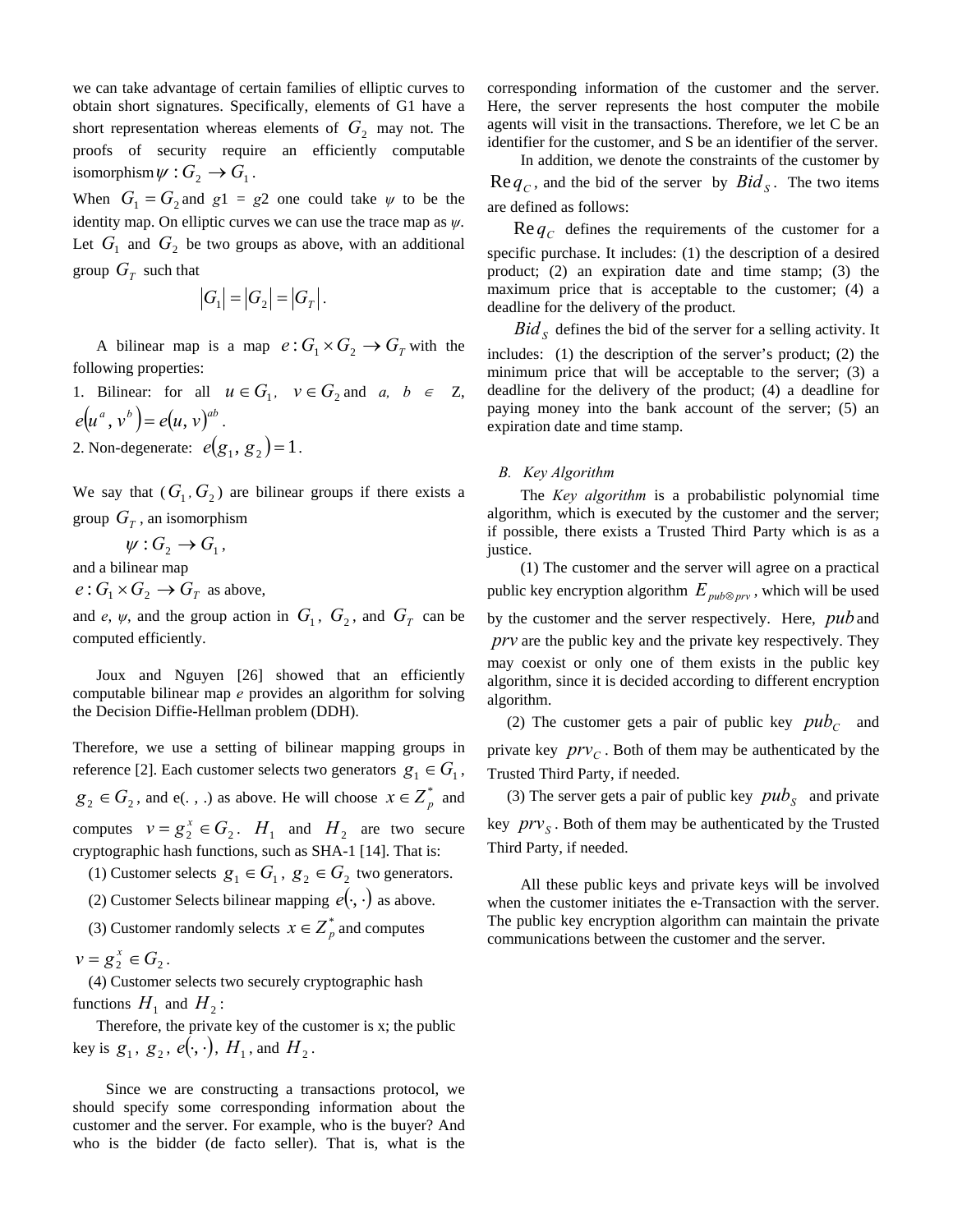#### *C. Preparing the Agents*

The customer equips the Mobile Agent with executable codes. The executable codes are in fact an undetachable signature function pair:

$$
f\left( \begin{array}{c} \\ \end{array} \right) = \left( \begin{array}{c} \\ \end{array} \right) - a \left( \text{mod } p \right)
$$

and

$$
f_{\text{signed}}( ) = b \times g^{H_2(( )-a) }
$$

where  $a = H_1(C, \text{Re } q_C)$  is bounded by p;  $b = g_1^x \in G_1$ *a*  $= g_1^x \in G_1$ where the exponentiation is computed modular p. This b is in fact a variant version of the short signature in the following:

$$
a = H_1(C, \text{Re } q_C)(\text{mod } p)
$$

$$
b = g_1^{\frac{a}{x}} \in G_1
$$

We look on C as a message,  $\text{Re} q_c$  as a random element.

Then, the above  $a$  and  $b$  could be treated as the signature

$$
\sigma = h(m,r)^{\frac{1}{x}}
$$

on the message m; where  $h(m, r) = g_1^a$ . This signature scheme's security is based on an assumption of q-SDH [3]. The security of proof will be provided in another paper [2, 25].

Equipped with the executable codes, the mobile agent will migrate from the customer to the server. This agent will carry C and  $\text{Re} q_c$  as part of its data.

#### *D. Mobile Agent Execution*

After the mobile agent arrives at the server, the agent will give all its data and the executable code to the server. The server will execute the *executable code* provided by mobile agent, i.e.  $f(\ )$  and  $f_{\text{signed}}(\ )$ . The details are as follows:

(1) The server computes alpha= H1(C, S, bid\_S)  $\alpha = H_1(C, S, Bid_S)$  with a bid.

(2) The server computes

$$
m_0 = f(x)
$$
  
=  $\alpha - a \pmod{p}$ 

If  $m_0 \equiv 0 \mod p$ , he will stop, since that is a meaningless transaction for the server.

(3) The server computes:

$$
\beta = f_{signed}(\alpha)
$$
  
=  $b \times g^{H_2(\alpha - a)}$   
=  $g_1^{\frac{\alpha}{x}} \times (g_1^x)^{H_2(\alpha - a)}$   
=  $g_1^{\left(\frac{\alpha}{x} + xH_2(\alpha - a)\right) \text{mod } p}} \in G_1$ 

Where  $g = g_1^x \in G_1$ .

(4) The server outputs the x-coordinate  $\gamma$  of  $\beta$ , where  $\gamma$  is an element in  $Z_p$ .

(5) The server hands the mobile agent a tuple  $C$ ,  $S$ ,  $Bid_s$ ,  $\alpha$ ,  $m, \gamma$ ;

This tuple will represent part of the transaction.

(6) The mobile agent with the tuple migrates to its owner, i.e. the customer.

### *E. Checking the Transaction*

When the mobile agent returns from the server, the customer will check the returned data provided by the mobile agent. The customer will need to follow these steps:

 (1) The customer will check the undetachable signature  $(m, \gamma)$  for this transaction by utilizing the following formula.

(2) The customer will find whether there is a point in  $G_1$ :

 $g_3 = (\gamma, t)$  (where t is an element in  $Z_p$ )

Such that the following equation holds in  $G_1$ :

$$
e(g_3, v^{H_2(m)}) = e(g_1, g_2)^{(a+x^2H_2(m))H_2(m)}
$$

If there is no such point, then the customer will not accept this transaction. Otherwise, she will accept this transaction.

That is to say: If the above equality holds, that certifies the transaction is valid. And then the customer will accept the transaction. Otherwise, the customer will arrange the current mobile agent or another mobile agent to migrate to another server to seek a desirable bid and accomplish the transaction.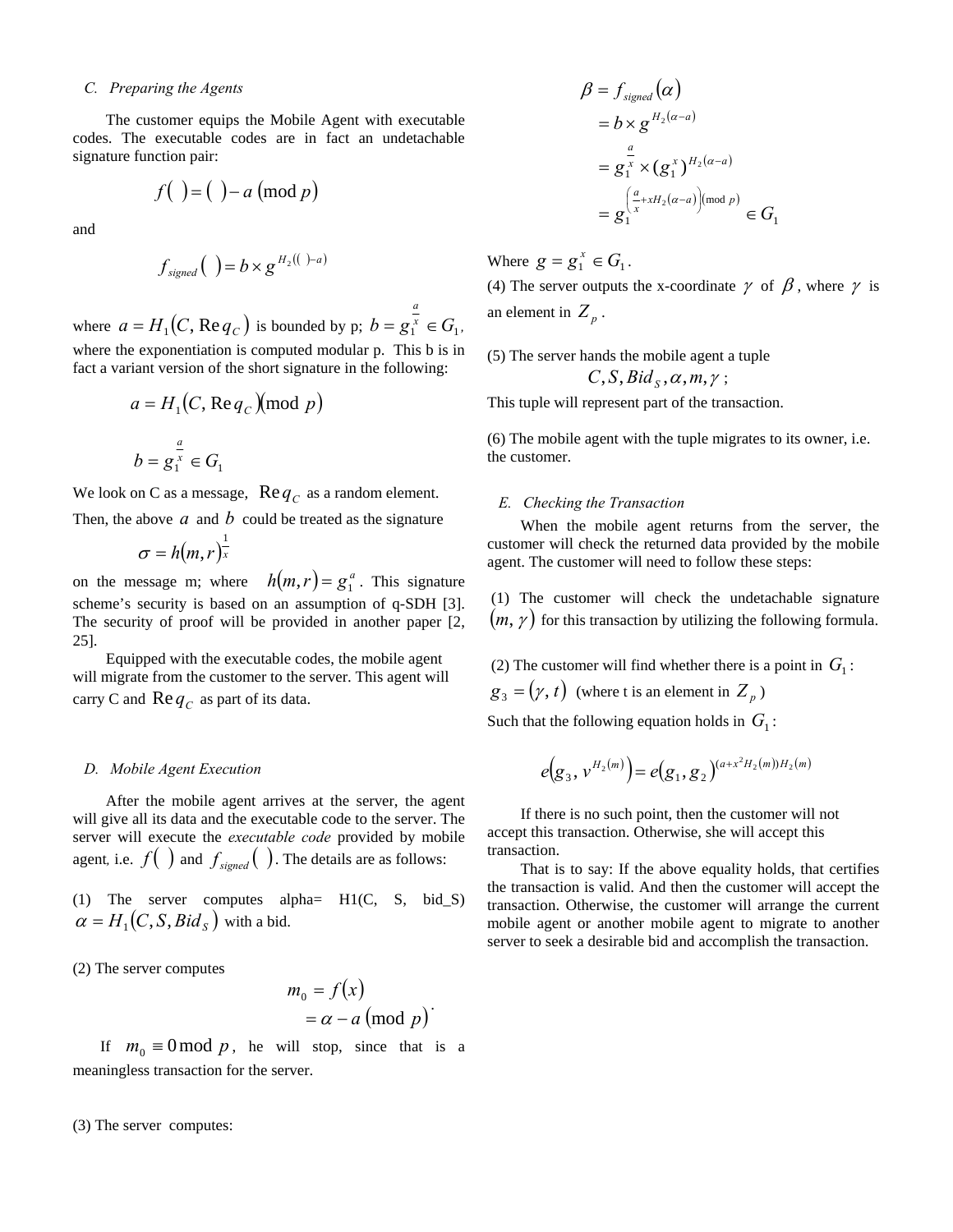

**Figure 1 e-Transaction Flow with Mobile Agents**

Prior to going further, we give the following remarks.

#### IV. ANALYSIS OF THE TRANSACTIONS PROTOCOL

This section we will analyze the proposed protocol of transactions with mobile agents. We first provide the construction analysis. That is, how the protocol works? What's the principal of the protocol? How to allow the customer to obtain the optimal purchase? How the mobile agents help Transactions? In the second subsection, we will provide the security analysis for the proposed protocol. That is, how to extract the signature scheme from transactions? Why it is secure against the server attack? At the same time, we will give a definition on what is server attack. In the third subsection, we will prove that the proposed protocol that answer the questions how the privacy is preserved for both the customer and the server.

#### *A. Construction Analysis*

 We will deploy the proposed transactions protocol from the construction point of view. This will help us to further understand the transaction protocol.

 In the transaction protocol, the mobile agent is awarded a pair of functions ( $f(\ )$  *and*  $f_{\text{signed}}(\ )$ ) and migrates with them to the server. This pair of functions maintains the unleakage of the signing algorithm (actually the signing private key) of the customer. The input x of the server is linked to the server's bid. At the same time, the mobile agent is also given the certified requirements of the customer (a, b), satisfying *f* ( ) = ( )− *a* (mod *p*), and  $f_{signed}$  ( ) = b × g<sup>H<sub>2</sub>(( )-a)</sup> *in*  $G_1$  . The parameters of function  $f( )$  are such that the output of this function includes the customer's constraints. The server modifies these by including the bid,  $Bid<sub>S</sub>$  in the input  $\alpha$ , in such a way as to satisfy:

- The message m links the constraints of the customer to the bid of the server.
- Get an undetachable signature  $(m, \gamma)$  for the transaction, where  $m = (\alpha - a) \pmod{p}$  and *γ* is the x-coordinate of the point *beta.* This serves as a certificate which is authenticated by the customer as follows

$$
e(g_3, v^{H_2(m)}) = e(g_1, g_2)^{(a+x^2H_2(m))H_2(m)}
$$
.

The certified constraints of the customer  $\text{Re} q_c$ , and the bid of the server,  $Bid<sub>S</sub>$  restrict the scope of *the context* of *the transaction*, i.e. the certificate  $(m, \gamma)$  to 'optimal bid' transactions with the appropriate time-limits (or more generally, to whatever requirements the customer and the server stipulate).

Note that even if a server ignores the customer's constraints  $\text{Re} q_c$  and executes the mobile agent associated with the executable code ( $f(\ )$  *and*  $f_{\text{signed}}(\ )$ ) in order to produce an undetachable signature of the customer for a bogus bid., the signature will be invalid. If a server is not willing to bid for a purchase, then the mobile agent will travel to another server to obtain an optimal bid for the transaction..

*B. Security Analysis* 

It is known that the mobile agents will be vulnerable even in a virtual community, where some servers may be hostile. Therefore, it is necessary for us to analyze the security of the proposed transaction protocol. In this paper, we give the security analysis based on the undetachable signature scheme, which has already been used in this transactions protocol. We first give a new definition, by which the server's attack is formalized; and then the security analysis will be processed with respect to this definition.

**Definition** A server is successful in attacking this transaction protocol, if by utilizing some valid earlier transactions, the server can forge a new signature  $\{\theta, \rho\}$  for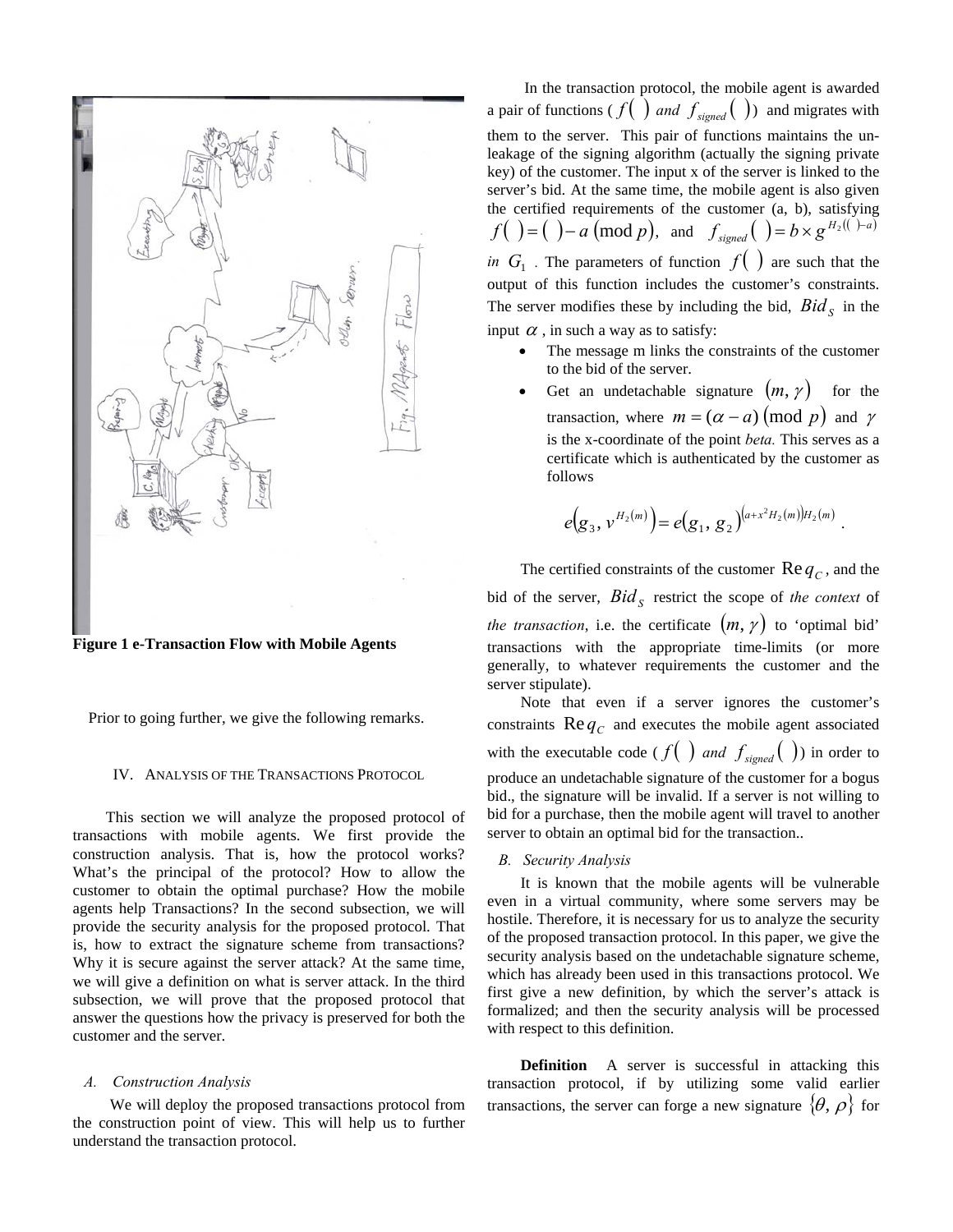a new requirement  $\text{Re} q_c^{\dagger}$  of the customer, where  $\theta =$  $\theta = H_1(C, \text{Re } q_C^*) \pmod{p}$ 

and  $\rho = g_1^x$  $\rho = g_1^x$  (in  $G_1$ ) (where x is the private of key of the customer) such that:

$$
e(f_{signed}(\alpha), v^{H_2(\alpha-\theta)})
$$
  
=  $e(g_1, g_2)^{(\theta + x^2 H_2(\alpha-\theta))H_2(\alpha-\theta)}$   
and

θ

 $f_{signed}(\alpha) = g_1^{xH_2(\alpha-\theta)}\rho$ .

In the following, we prove that the proposed transaction protocol is secure against a server's attack.

**Theorem 1** The proposed transaction protocol is secure against the attacks made by a hostile server.

*Proof* By the definition above, the hostile server needs to produce a new valid signature *(a, b)* for a special transaction  $(\alpha, m, \gamma)$ , given a history of valid transactions. In fact, it is easy to produce a valid transaction  $(\alpha, m, \gamma)$  for a given (a, b) by the procedures of Executing the Mobile Agent. However, it is hard to produce a new signature  $(a, b)$  of the customer such that *a* includes a new requirement

 $\text{Re} q_c^*$ , and also the transaction is accepted by the customer. However, the server will encounter the problem of solving q-SDH. And the q-SDH problem is difficult [2, 25].

## *C. Privacy Analysis*

In a virtual community, privacy is imperative with respect to every participant. In fact, it is known that privacy is paramount particularly in respect to financial issues of the participants [24, 25] in the *electronics transactions* (known as *e-transaction* or *e-business*). Therefore, besides the security analysis, it is also necessary to analyze the privacy of the proposed protocol. We will analyze the privacy of the etransactions protocol from the following four aspects:

- 1. Privacy of the signing key of the customer: This privacy is maintained by the mobile agent's executable code, i.e. the pair of functions  $f(\cdot)$ and  $f_{\text{signed}}($ ), since the signing key is implied and embedded in the content of  $f_{signed}$   $( )$ .
- 2. Privacy of the identity of the customer: This privacy is maintained through the encrypted communication. In fact, when the customer sends the mobile agent to some servers to seek 'optimal purchase', she will encrypt the whole or part of the tuple

 $(f ( ) , f_{signed} ( ) , C , Re q_C)$  (if necessary for the whole content), by utilizing her private key  $prv_c$  of

the underlying public key encryption.

- 3. Privacy of the context of the e-Transaction initiated between the customer and a server: This privacy is maintained through the mutual encrypted communications between the customer and the server, who will utilize the public key encryption algorithm established in the Setup algorithm of the e-Transaction protocol.
- 4. Privacy of the identity of the underlying server: This privacy is maintained through the fact: when the server hands the tuple  $C$ ,  $S$ ,  $Bid_s$ ,  $\alpha$ ,  $m, \gamma$  to the mobile agent to migrate to the customer, the server will encrypt the part of the tuple in which is related to its identity information, by utilizing her private key  $prv<sub>S</sub>$  of the underlying public key encryption.

#### V. PERFORMANCE ANALYSIS

In one-time successful e-transaction initiated by the customer, there are two rounds of communications between the customer and the underlying server. The computation workload is decided by the pair of functions  $f(\cdot)$  and  $f_{signed}$   $($   $)$ . However, the function  $f()$  has only one modular minus calculation. The function  $f_{\text{signed}}($   $)$  and the public key encryption algorithm (if needed) are two important factors, which will influence the performance of the etransaction protocol. In fact, the function  $f_{\text{sinned}}($  *f* implies two exponentiation modular computations, and one of them is modular inversion exponentiation computation. Fortunately, the latter can be precomputed by the customer. At the same time, the computational workload of the public key encryption algorithm is directly linked to what public key encryption algorithm will be utilized. Additionally, there involved two Weil pairings computation in the procedure of the Checking the Transaction in subsection 3.E as above.

## VI. CONCLUSIONS

In this paper, we presented a new transaction protocol using mobile agents. This protocol could be looked on as an instance of models of a virtual community. In a virtual community environment, security and privacy are two important issues. Therefore, this paper provides two aspects of analysis, i.e. security and privacy. Apart from these, we have also provided the overview for the construction of the protocol. In addition, as an important associated product, a new undetachable signature scheme is implied in the proposed transaction protocol. This signature scheme is of short signatures, which are only about 128bits or 160 bits for a